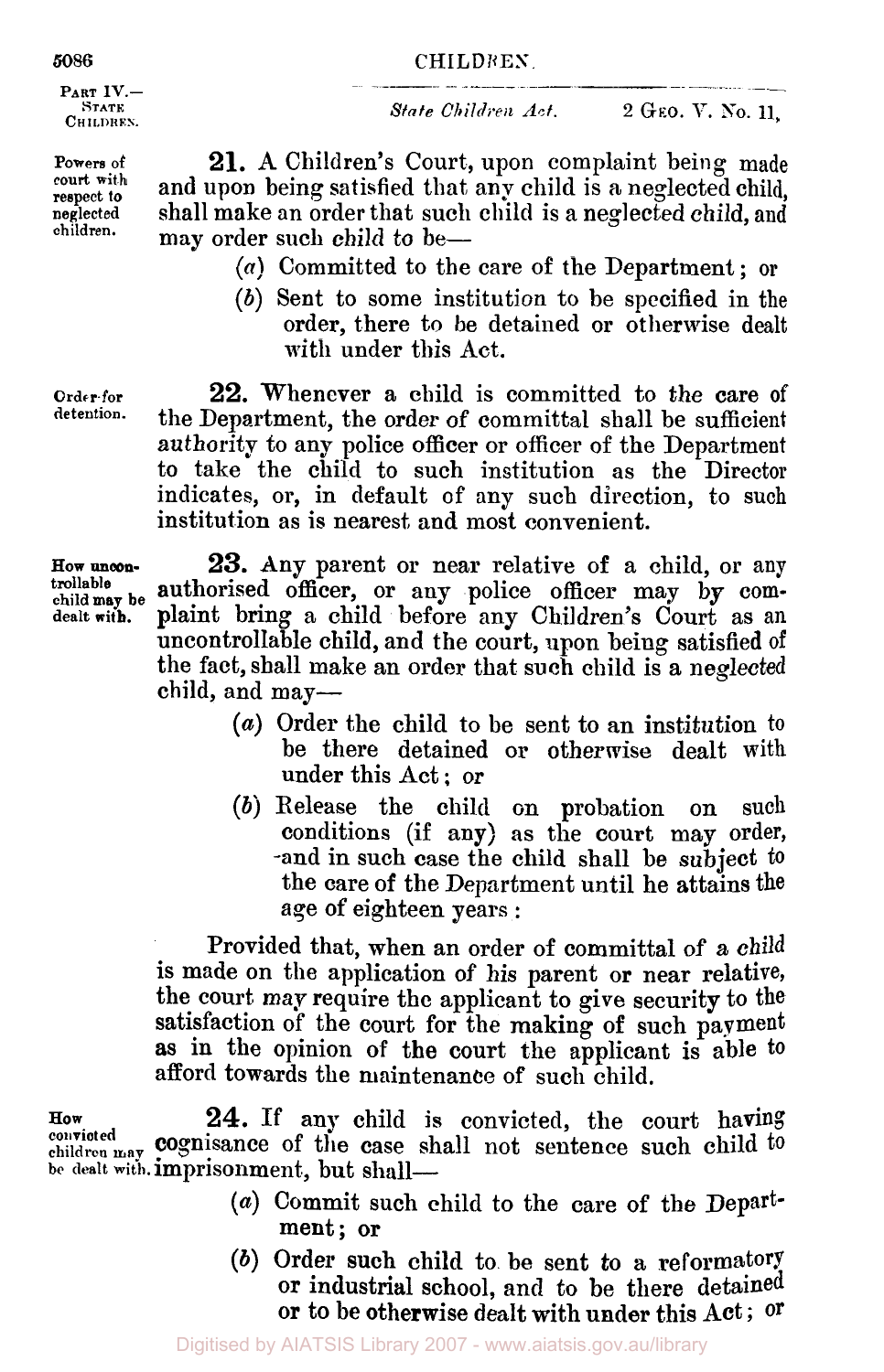**CH I LDREN** 

- *(c)* Order the parent to give security for the good behaviour of such child until the child attains the age of eighteen years or during such shorter period as the court thinks sufficient, and, upon being satisfied that such security has been given, may dismiss the charge ; or
- *(d)* Adjourn the case on a near relative undertaking to punish the child in such reasonable and moderate manner **as** the court map approve, and, upon being satisfied that such punishment has been duly inflicted, may dismiss the charge; or
- *(e)* Release the child on probation on **such** conditions **(if** any) as the court may order, and in such case the child shall be subject **to** the care of the Department until he attains the **age**  of eighteen years; and
- *(f)* In every case where practicable obtain the name and place of abode **of** the parents or guardians of the child, and enter the same upon the records of the court :

Provided that no order for security shall be made against a parent under this section unless such parent has had an opportunity **of** being heard.

State child shall be detained in any institution or be under *efter* age of the care of the Department after attaining the age **of**  eighteen years : 25. Except as in this Act is otherwise provided, no No detention

Provided that, if any child at the time of being com-Child over mitted to an institution has attained sixteen years of age, <sup>sixteen may mitted to an institution has attained</sup> such child **may be** ordered to he detained in an institution, **for** two years. or otherwise dealt with under this Act, for a period of two years, notwithstanding that such period would extend beyond the time of such child attaining the age of eighteen years.

26, **(1.)** Every convicted child over the age **Of Institution to**  thirteen years committed to an institution shall be sent to which to be a reformatory or industrial school. sent.

**(2.) A** convicted child under the age of thirteen years, **Or** a neglected child, shall be sent to an institution other than **a** reformatory :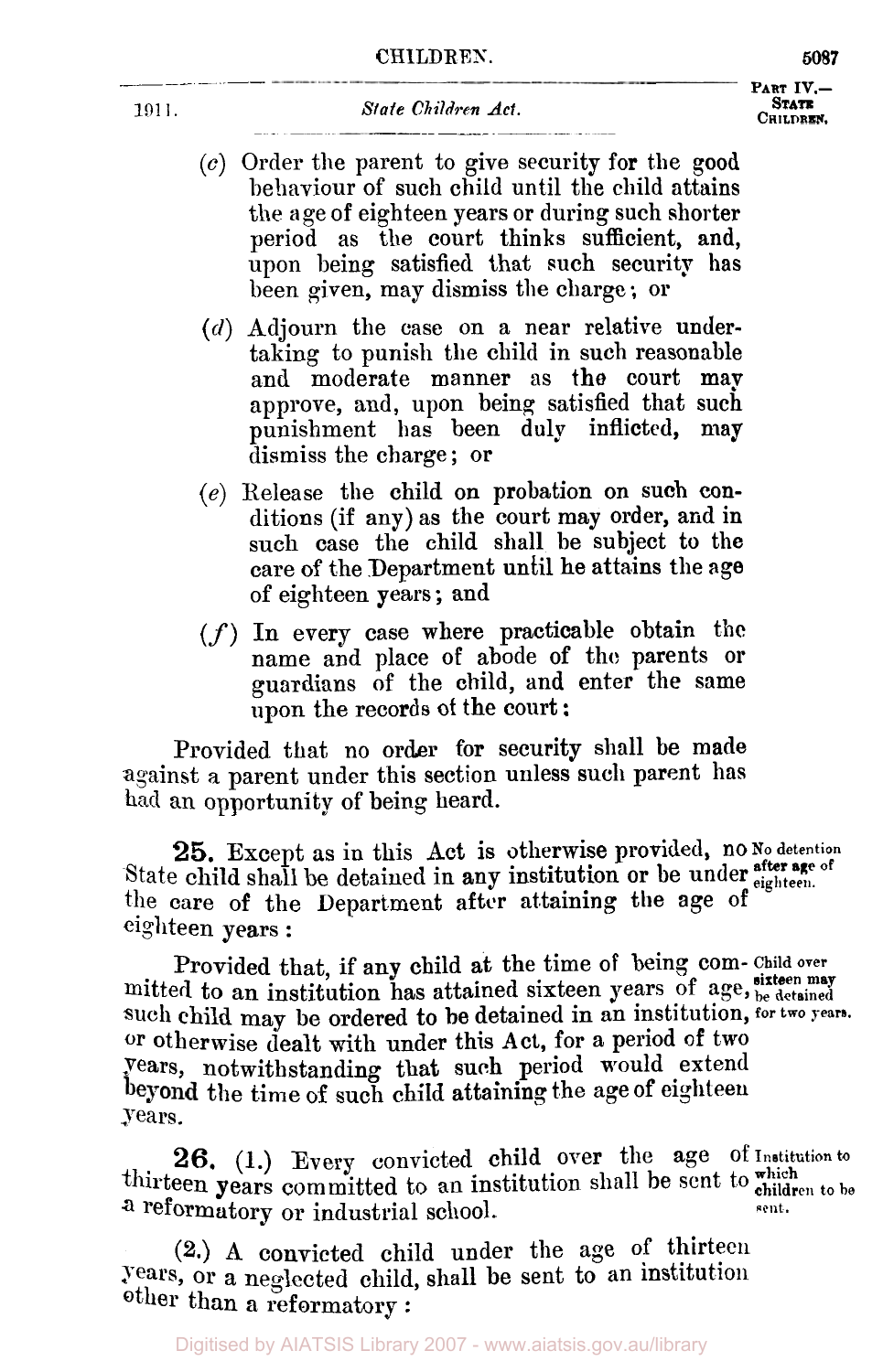# **CHILDREN.**

**PART IV.- STATE CHILDREN.** 

Provided that-

- (i.) If any neglected child, in the opinion of the court, under the special circumstances of **the**  case, ought to be sent to a reformatory, the court may order such child to be committed to a reformatory accordingly ;
- (ii.) Under special circumstances and with the approval of the Minister, an inmate of any institution may be transferred for misconduct to an industrial school OF reformatory, and in like manner any inmate of an industrial school or reformatory may for good conduct be transferred to any other institution.

**27.** (1.) Whenever a child is ordered to be sent to an institution, the court making the order shall issue a warrant for the taking of such child to such institution, and for its detention during the period of detention specified in the warrant.

Every **such** warrant shall be executed and obeyed by all persons to whom it is directed and delivered, and shall be forwarded with the child to the superintendent or matron of the institution, and shall be a sufficient authority for the taking and detention **of** the child named therein according to the tenor thereof.

(2.) Every order of the court committing a child to the care of the Department or to an institution shall contain a statement **of** the age and religion, so far as can be ascertained, **of** such child, and the cause for which the child is **to** be detained.

(3.) The statement in any order that the child therein named is of **a** certain age and religion shall, for the purposes of this **Act,** be taken to be true, unless the Director is satisfied to the contrary and endorses on the order the correct age or religion.

**28.** Any State child who absconds from any institution or from his mother, or other female relative, **or**  foster mother, or foster parent, or who, whilst liable to detention, refuses or neglects forthwith to return to **such**  institution as the Director may order, may be arrested without warrant by any police officer or by an officer of the Department and conveyed to such institution as the Director may order.

**29.** The Governor in Council may, upon the recommendation of the Minister, order the discharge of any convicted child, and the Minister may order the discharge Digitised by AIATSIS Library 2007 - www.aiatsis.gov.au/library

**Form of order.** 

**Warrant** for **detention.** 

**Statement of age** and **religion to be**   $prim\hat{a}$  *facie* **evidence.** 

**State children absconding arrested without warran t** .

**Discharge of State children.**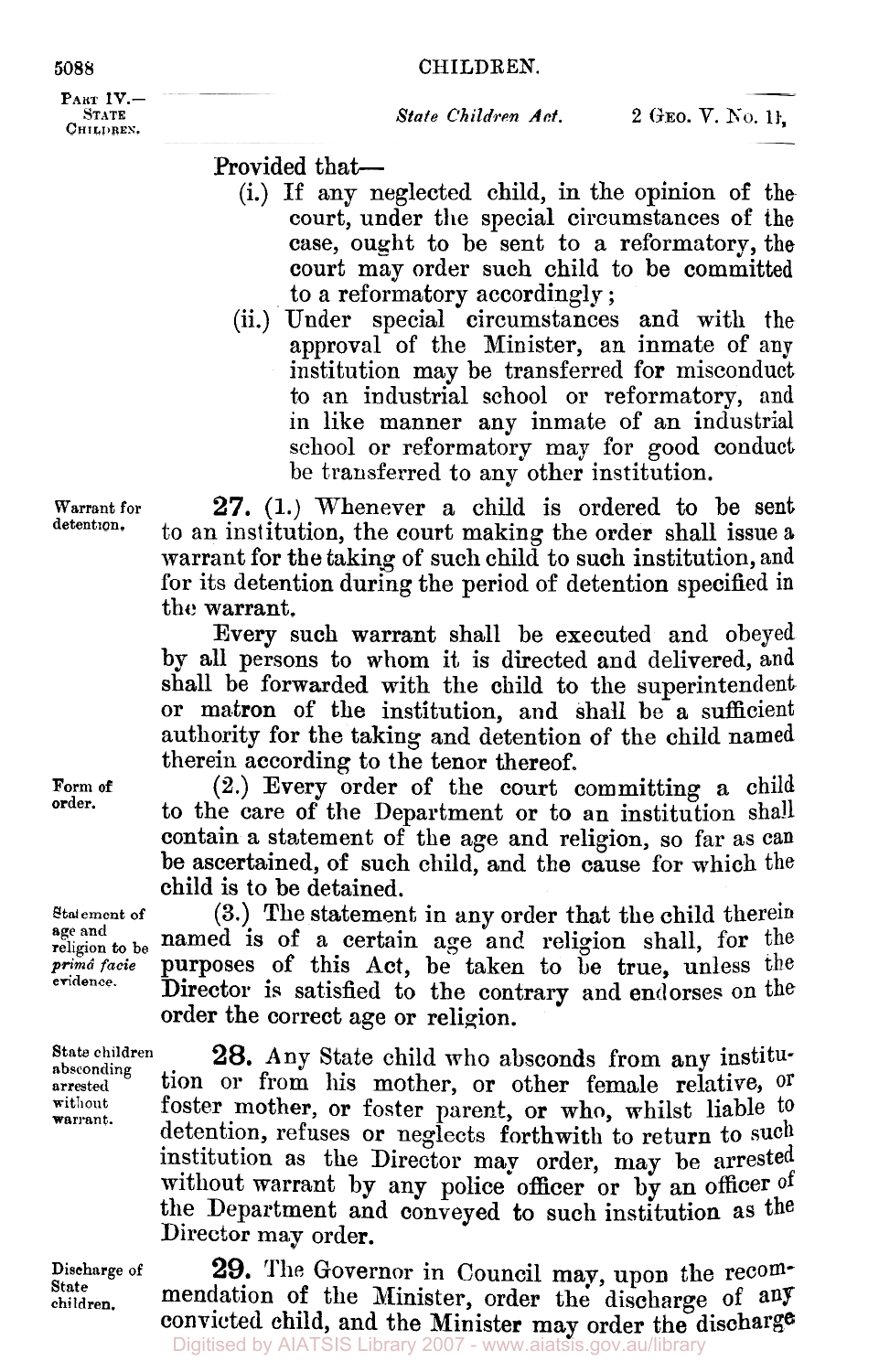of any State child other than a convicted child from the control of the Department, and the child shall be forthwith discharged accordingly.

Such discharge may, if the Governor in Council or Minister, as the case may be, thinks proper, be a discharge on probation on such conditions (if any) as may be imposed, and in such case the child shall be subject to the care of the Department until he attains the age of eighteen years.

**30.** If any child released on probation by a court, or  $_{\text{When}}$ discharged on probation under the last preceding section, **probationer**  or if the Director is not satisfied with his conduct **or** the conditions under which he is living while on probation, the Director may, without any warrant, cause him to be arrested and brought before the court, and the court may exercise any of the powers conferred by this Act upon it with respect to uncontrollable or convicted children, as the case may be. fails to observe the conditions of his release or discharge, **my be** 

which appears to the Minister sufficient, and subject to inmates. this Act, be removed to and detained in **any** other institution. **31.** Any inmate of an institution may, for any reason **Transfer of** 

**32.** The Minister may order that the period **Of Female**  care or detention by the Department of any female State children. child shall be extended until such child attains the age of twenty-one years, or for any shorter period.

**33.** The Director may, by indenture of apprentice- **Department**  ship, bind any State child apprentice, to be taught such apprentice trade or calling as the Director approves. **children.** 

Such binding shall **be** as effective as if the child were **of** full age at the date of the indenture and had voluntarily executed the same,

The period of any such apprenticeship shall not exceed five years, nor extend beyond the day of the child attaining the age of twenty-one years.

Children while so apprenticed shall remain under the care **of** the Department.

**34.** Subject to this Act, the Director may, **for** such Director may **place out**  Period he thinks fit, place out any State child. **children.** 

*A* State child shall not be placed out with any person who **is** the holder of a licensed victualler's or wine seller's license or the keeper **of a** lodging-house or boarding-house.

Digitised by AIATSIS Library 2007 - www.aiatsis.gov.au/library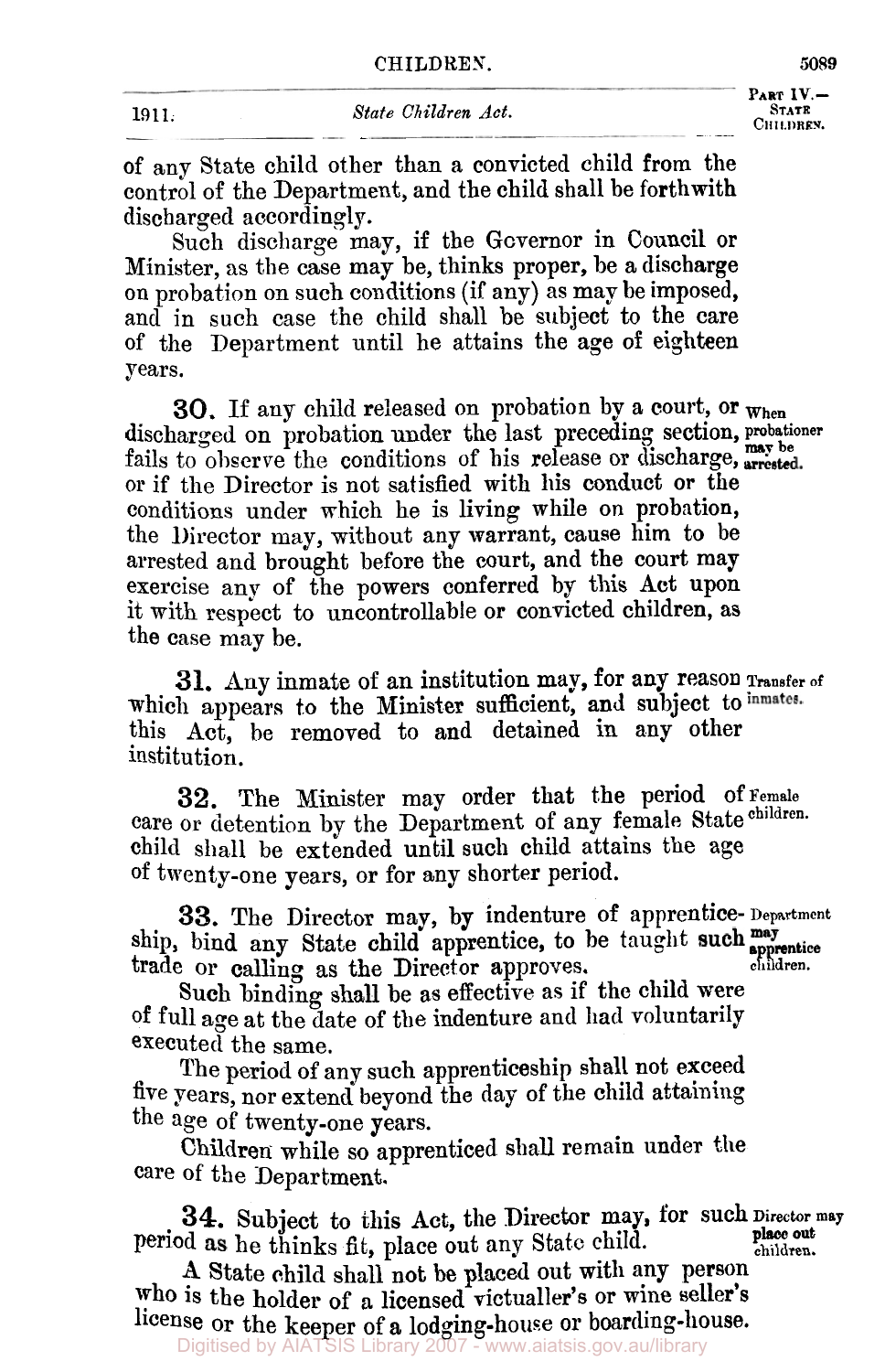PART IV.-

Nothing in this section shall authorise the placing out of any child **for** any time extending beyond the period of detention of such child.

**Children may board with mothers who are widows or deserted** . **wives.** 

**35.** The Director may place out any State child with the child's own mother or other female relative in her **own** home, provided she is a woman of good **repute,** and provided that in the case of the child's own mother she is **a** widow or deserted wife, the wife of **an** invalid, **or**  a wife living apart from her husband under circumstances<br>explained to the satisfaction of the Minister. In such explained to the satisfaction of the Minister. case the Minister may pay to such mother or female relative, to assist her in the maintenance of such child, such sum as may be prescribed.

Nothing in this section shall authorise the placing out **of** any such child for any period beyond the age of thirteen years unless such child is deformed or suffering from permanent ill-health, in which case the age may **be**  extended to sixteen years.

**Certain 36.** No child **who** is suffering **from** enthetic disease shall be placed out. **to** be **placed** 

**School 37.** Every State child over the age **of** five years shall be sent regularly to a State school, or some other school approved of by the Director, until such child attains thirteen years of age.

> **If** considered advisable, the Minister may extend the limit **of** school age.

> **38.** (1.) **No** State child under the age of thirteen years shall be placed out for hire **or** apprenticed, and no State child shall be placed out **for** hire **or** apprenticed unless **or** until a medical certificate of physical fitness for employment has been obtained in respect of such child.

**Adoption (2.) No** State child over the age of five years can **be under five.** adopted.

**Proviaions in 39.** All indentures **of** apprenticeship and agreements **agreements** for the placing out for hire of State children under this **Act indentures.** shall be in the **forms** prescribed and shall contain provisions to the satisfaction of the Minister for the maintenance and religious instruction **of** such children, and **for**  the due payment **of** such wages as are payable thereunder.

Such indentures and agreements shall be exempt from Such indentures and agreements shall be a<br>the provisions of " *The Stamp Act*, 1894."\*

Digitised by AIATSIS Library 2007 - www.aiatsis.gov.au/library

**children not out.** 

**Age for service.** 

**and**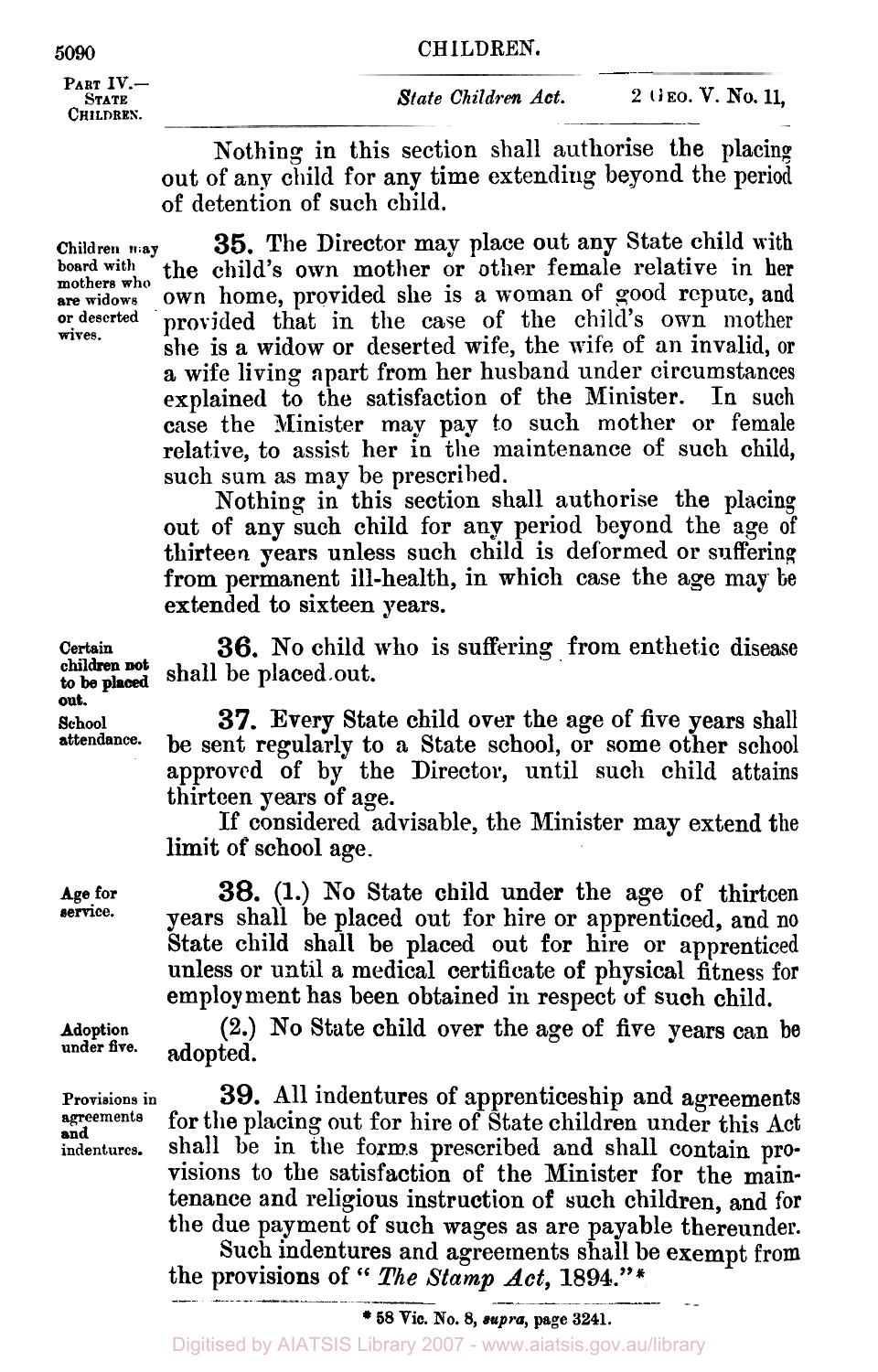**PART IV.-** 

1911. **40.** All wages earned by a State child, except such Wages **to**  part thereof as the employer is required to pay to the child Savings Bank. personally as pocket money, shall be paid **by** the employer to the Director or other officer of the Department mentioned in the agreement.

The Director or such officer shall place the amount in the Government Savings Bank in trust for the child.

**41.** The wages due By any person on account **of** Director **may**  any State child may be sued for and recovered by and recover wages. in the name of the Director or other officer of the Department mentioned in the agreement for the benefit of such child.

**42.** When a State child is discharged, he shall be payment entitled to be paid one-fourth of the money earned by him upon discharge. as aforesaid and then in the Government Savings Bank.

Such payments shall be made in instalments if considered advisable, and shall be conditional on the Director **or** other authorised officer certifying that the child's conduct while at service was satisfactory, and that he is not likely to make an improper use of the money.

The balance not paid to him shall remain in the Government Savings Bank at interest until the child attains the age of twenty-one years, when the said balance shall be transferred to the child on application and proof of his identity.

credit of any State child in the Government Savings Bank, wages. and not claimed by such child before the expiration of five Years after such child has or would, if living, have attained the age of twenty-one years, shall be paid **by** the Director to the credit **of "** The Audit Act Trust Fund." 43. All or any part of any money held in trust to the Unclaimed

in trust to the credit of such child in the Government death. Savings Bank pursuant to this Act shall, after payment thereout of any funeral or other expenses approved by the Minister, **be** paid into the Consolidated Revenue. **44.** On the death of **a** State child, the money held Disposal at

or apprenticed shall change his place of residence without residence. giving to the Director the prescribed notice.. **45.** No person with whom a State child is placed out Change of

**46.** If a State child placed out or apprenticed *Absconds*, absconds, becomes ill, meets with an accident, or dies, the ordies.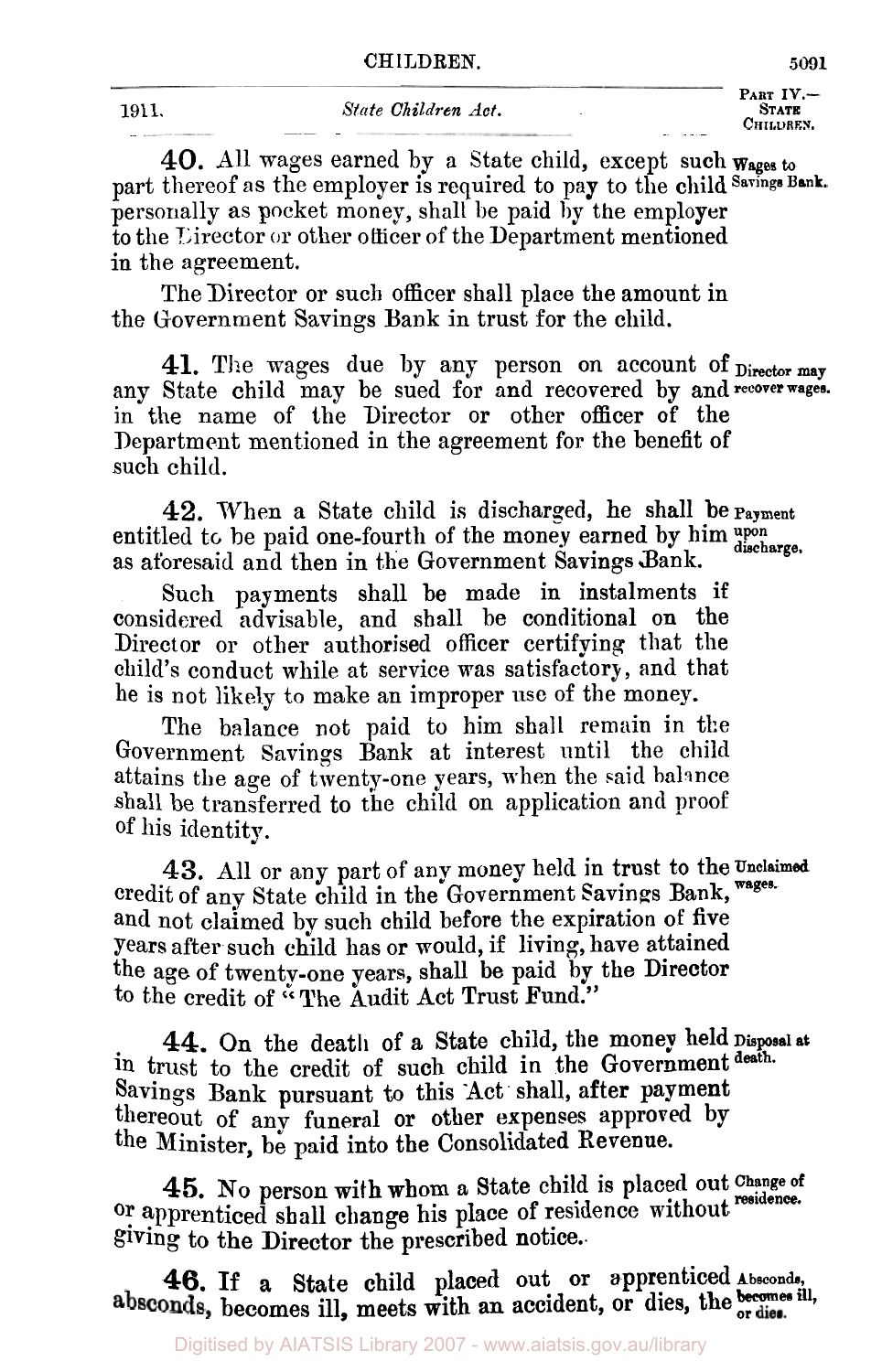## **5092 CHILDREN.**

 $\mathbf{IV}_{\text{max}}$   $\frac{1}{\sqrt{2\pi}}$ PART IV. THE STATE<br> **2 GEO. V. No. 11,**<br>
CHILDREN. 2 GEO. V. No. 11,

*State Children Act.* 

person with whom such child is placed out or to whom **he**  is apprenticed shall immediately give such notice and do all such further acts and things as may be prescribed. CHILDREN.<br>
PART IV. — <u>STATE</u><br>
CHILDREN.<br>
CHILDREN.<br> **CHILDREN.**<br> **CHILDREN.**<br> **CHILDREN.**<br> **CHILDREN.**<br> **CHILDREN.**<br> **CHILDREN.**<br> **CHILDREN.**<br> **CHILDREN.** 

**Penalty for 47. Every person who ill-treats, injures, or neglects ill-treating. any State child placed out or apprenticed shall be liable** any State child placed out or apprenticed shall be liable to **a** penalty not exceeding twenty pounds or to imprisonment with or without hard labour for any period not exceeding six months.

**Minister may 48.** (1.) The Minister may, at any time by order, order return require any State child placed out or apprenticed forthapprenticed or with to surrender himself at any institution to be named<br>placed out. in the order in the order.

> **(2.)** The Minister may, by the same or a separate order, and without incurring any liability for breach of contract or otherwise, cancel the indenture of apprenticeship or agreement relating to any State child, and require the person with whom such child is placed out or to **whom**  he **was** apprenticed forthwith to deliver such child at **an**  institution or to some person to be named in the order.

> **(3.) Any** police officer or officer of the Department may, without warrant, take into custody such child and bring him to the institution named in the order, and for such purpose may enter upon or into any land **or** house belonging to **or** occupied by the person with whom the child was placed out or to whom he was apprenticed whereon or wherein the child is or is supposed to be.

State children **49.** (1.) The Director shall cause all State children to to be visited, he visited once at least in every three mention by an efficial **to be visited.** be visited once at least in every three months by an officer **of** the Department, or person aipointed for that purpose, **to**  ascertain whether the stipulations of the indentures **of**  apprenticeship **or** agreements respecting such children have been fulfilled, **and** that the treatment, education **and**  care of such children are satisfactory,

**Child** and **outfit to be**  produced.

**(2.)** Every person with **whom** a State child is placed out or to whom a State child is apprenticed shall, at the request **of** any officer **of** the Department **or'** visitor, produce the child and his outfit **or** show cause to the satisfaction **of** the **officer or** visitor for the non-production or absence **of** such child, **and** permit the **officer or** visitor to examine such outfit **and** the sleeping and other accommodation and **food** provided **for** such **child.** 

Digitised by AIATSIS Library 2007 - www.aiatsis.gov.au/library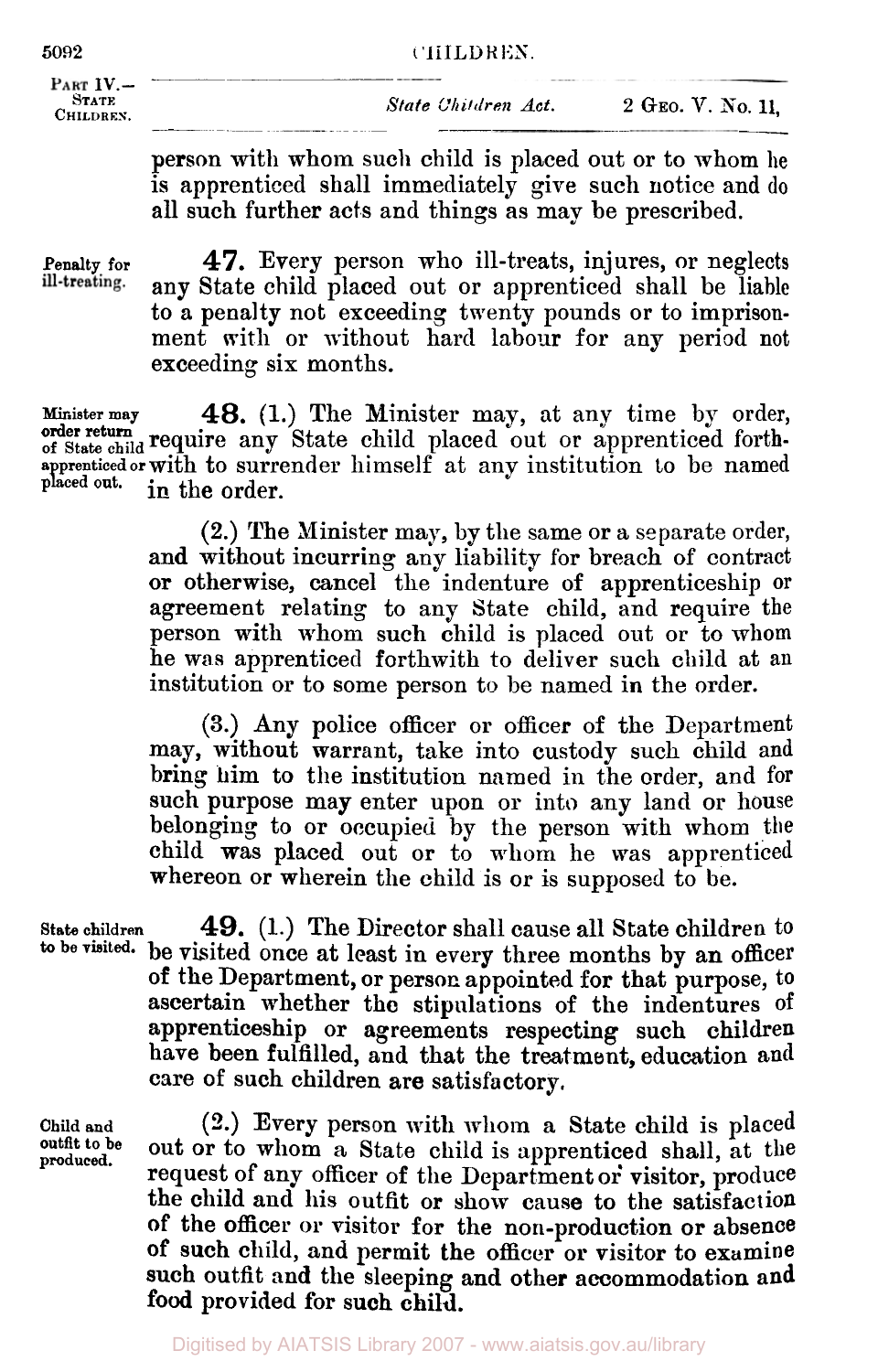| 1911. | State Chilaren Act.                                                              |                                                        |
|-------|----------------------------------------------------------------------------------|--------------------------------------------------------|
|       | PART V.-MAINTENANCE OF CHILDREN BY THEIR<br>$\mathbf{D}_{\mathbf{D}}$ r i mixino | $P_{ABT}V =$<br>MAINTENANCE<br>OF CHILDREN<br>BY THEIR |

 $R$ **ELATIVES.** 

*50.* The undermentioned near relatives of any State Order **of**  child shall be liable to pay or contribute towards the liability of near relatives. maintenance of such child according to their several abilities, and in the following order, namely  $:$ --

- $(a)$  In the case of a legitimate child-Father, mother, stepfather, stepmother ;
- *(b)* In the case of an illegitimate child--Father, mother.

51. (1.) Upon complaint that any persons are near Maintenance relatives of any State child, and are able to pay or <sup>order</sup> contribute towards the maintenance or past maintenance of such child, such persons or any of them may **be**  summoned to appear before a court of petty sessions at a time and place to be named in the summons.

**(2.)** The court may adjourn the hearing, and may summon any other persons alleged to be near relatives to appear at the adjourned hearing.

**(3.)** If the court is satisfied that the persons summoned or any of them, are near relatives and are able to pay for or contribute towards the past or future maintenance of such child, the court may order payment to be made by such relatives, or some one or more of them, to the Department as the court thinks fit-

- *(a)* Of such sum for past maintenance of the child as seems sufficient; and
- *(b)* Of such sum for future maintenance and for such period as seems sufficient,

but not being in either case more than ten shillings per week.

**(4.)** If a maintenance order is made against two **or**  more near relatives, one order may be made against all of them, or separate orders may be made against each or any **of** them jointly or severally as to the court seem fit, so that such persons shall not be liable to **pap** more than ten shillings **per** week in the aggregate in respect **of** any one child.

*(6.)* **NO** maintenance order shall, without the consent of the Minister, **be** made for payment in advance **for** future maintenance, otherwise than by periodical instalments not exceeding **four** weeks **in** advance.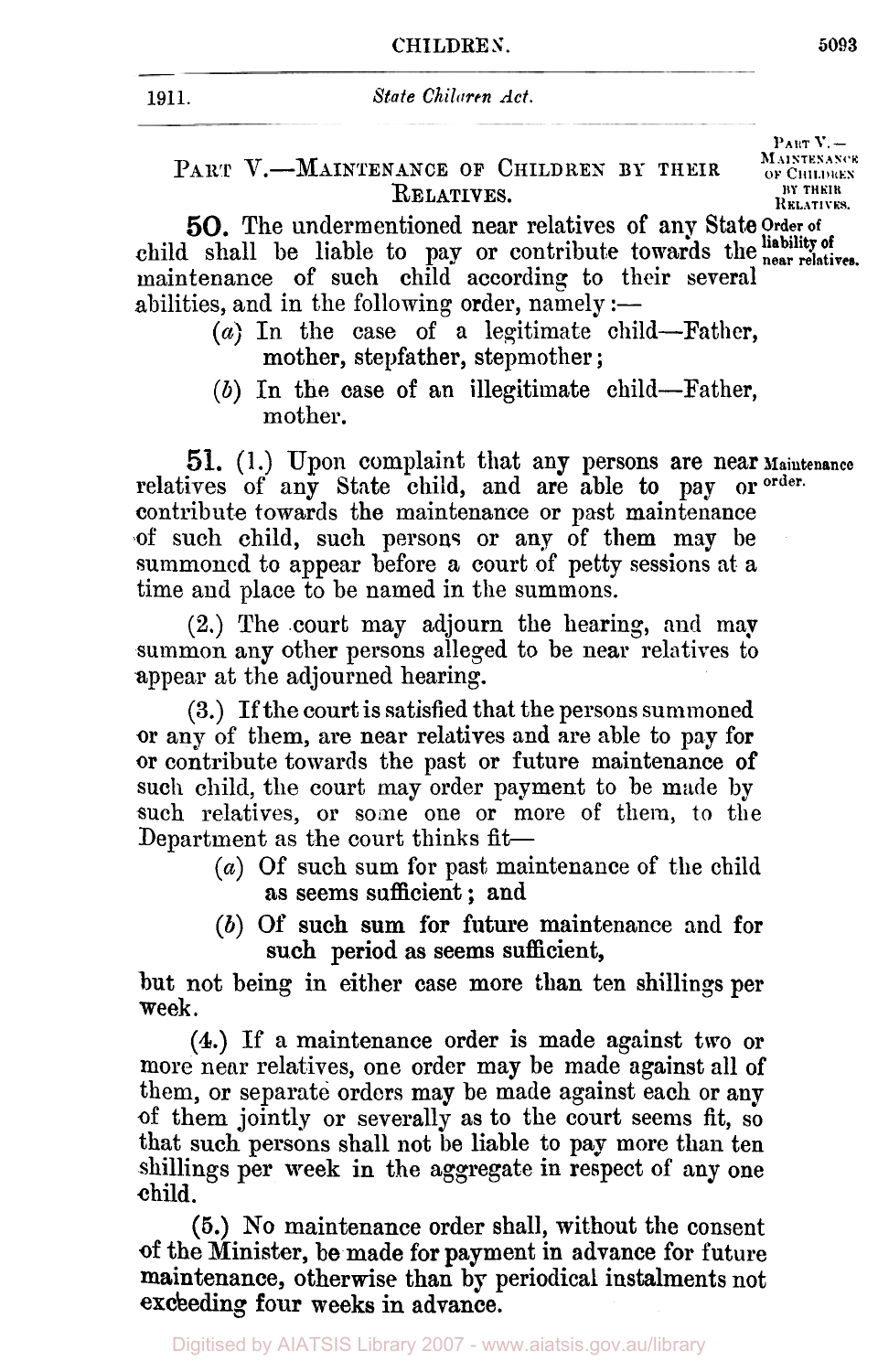## **5094 CHILDREN.**

OF **CHILDREN ET THEIR** 

**PART V.**-<br>*NAINTENANCE State Children A***<sup>t</sup>. 2 GEO. V. No. 11,** *MAINTENANCE* 

(6.) Every maintenance order shall be served upon the person against whom it is made personally, or in such manner and at such places as may be prescribed or as any justice directs; but the order shall take effect from the time of its pronouncement, notwithstanding that the formal order has not been signed or served.

**Undertaking 52.** In **any** case in which a maintenance order under **may be given.** this Act might be made against the parents of any State child, the Director or a court of petty sessions may accept from the parent or any other person an undertaking.

The undertaking shall have the same effect as a maintenance order ; and any proceedings authorised under a maintenance order may be taken against any person who has signed an undertaking :

Provided that a court of petty sessions may at any time rescind any undertaking given under this section and make a maintenance order.

Court **may 53.** Upon the hearing of a complaint under this adjudge Act in respect of the maintenance of an illegitimate **adjudge** Act in respect of the maintenance of an illegitimate **person to be father of** State child of which the defendant is alleged to be the illegitimate father, no maintenance order shall be made. **illegitimate** father, no maintenance order shall be made-

- **child. (a)** Upon the evidence of the **mother,** unless her evidence is corroborated in some material particular ; or
- (b) If the court is satisfied that at the time the child was begotten the mother was a common prostitute.

**Persons 54.** (1.) If, on the hearing of a complaint under this admitting Act against any person alleged to be the father of an Act against any person alleged to be the father of an Intercourse illegitimate State child in respect of the maintenance of maintenance such child, any other male person of over the age of such child, any other male person of over the age of seventeen years, upon oath, admits or says that he had sexual intercourse with the mother of such child **on** any date being not more than three hundred days nor less than two hundred days prior to the date **of** the birth of **such**  child, the court may, upon such hearing and without information for the purpose, make an order against **such**  other male person for contribution towards the maintenance of such child, and also, if the court deems **fit,**  towards the confinement expenses of the mother of such child.

> And every person so ordered to contribute shall, **for**  non-compliance with such order, be subject to **the** same provisions and penalties **as in** the **case** of **a** near relative ordered to pay maintenance.

**intercourse**